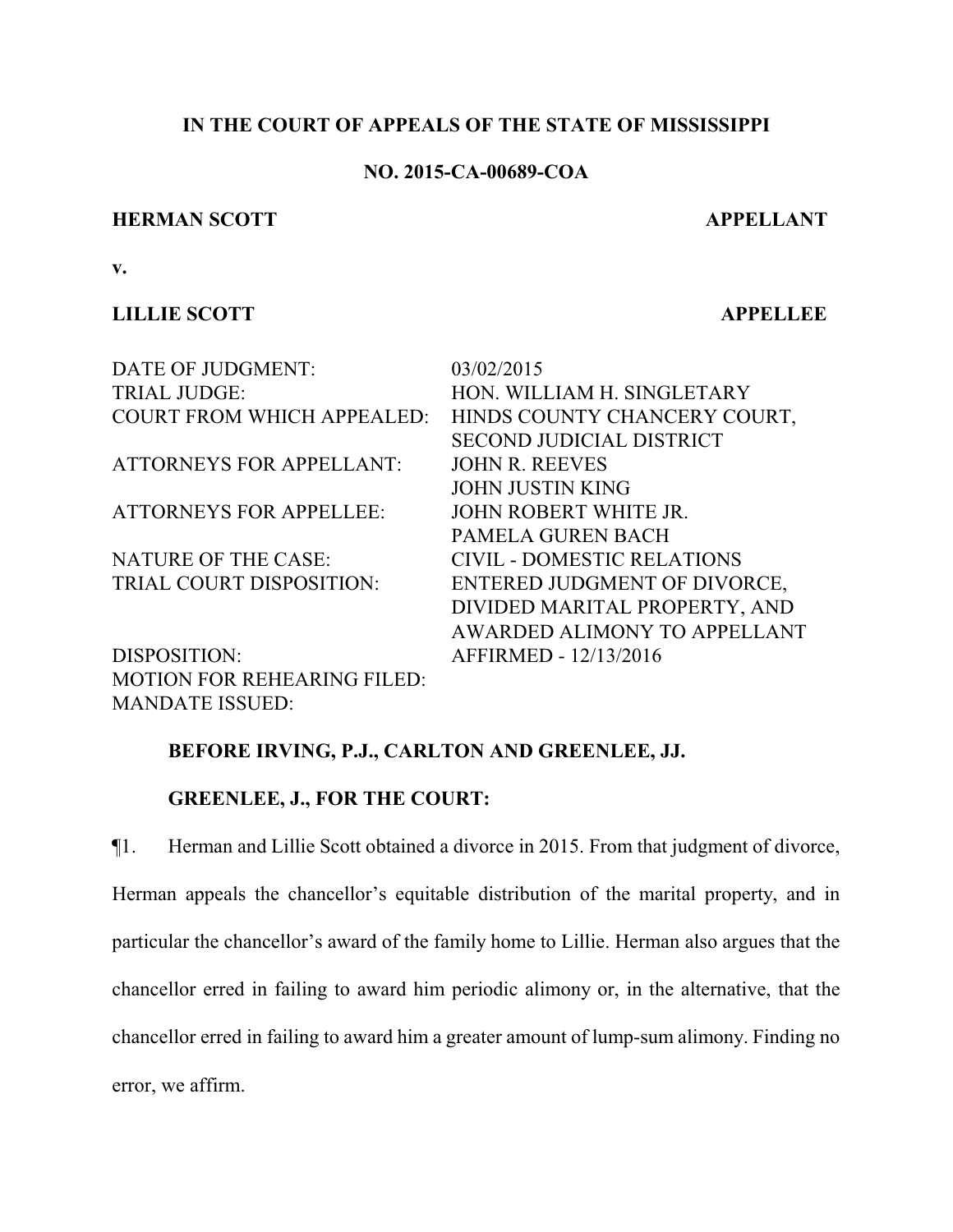#### **FACTS AND PROCEEDINGS BELOW**

¶2. Lillie and Herman married in 1999 and divorced in 2015 after separating in 2012. They have an emancipated child, who was twenty-six years old at the time of the divorce hearing. The couple agreed to an irreconcilable-differences divorce and submitted the issues of distribution of the marital assets and alimony to the chancellor.

¶3. Herman has a tenth-grade education and, as of the divorce proceedings, had worked as a facilities manager at Hinds Community College for many years, making approximately \$32,400 a year. Lillie, a nurse, was working as director of the cardiothoracic-surgery department at Central Mississippi Medical Center, making approximately \$111,000 a year. Both parties had Public Employees' Retirement System (PERS) retirement accounts. Herman's PERS account was untouched and valued at \$58,161. Lillie had previously liquidated her \$41,000 PERS account and spent the funds on home improvements and dental work $^1$ 

¶4. During the marriage, the couple built a marital home on a lot deeded to them by Herman's father for \$1,500. At the time of the divorce proceedings, the property was valued at \$210,000, and the couple had an outstanding mortgage on the home of approximately \$155,000. Herman moved out of the marital home in 2011.

¶5. The couple had significant debt, primarilyincurred byLillie, who filed for bankruptcy in 2012. At the time of the divorce proceedings, Lillie was making monthly payments toward discharging approximately \$73,661.50 of bankruptcy debt. Her \$17,995 Sallie Mae loan was

<sup>&</sup>lt;sup>1</sup> Lillie liquidated her PERS account at a time she was not in PERS-related employment.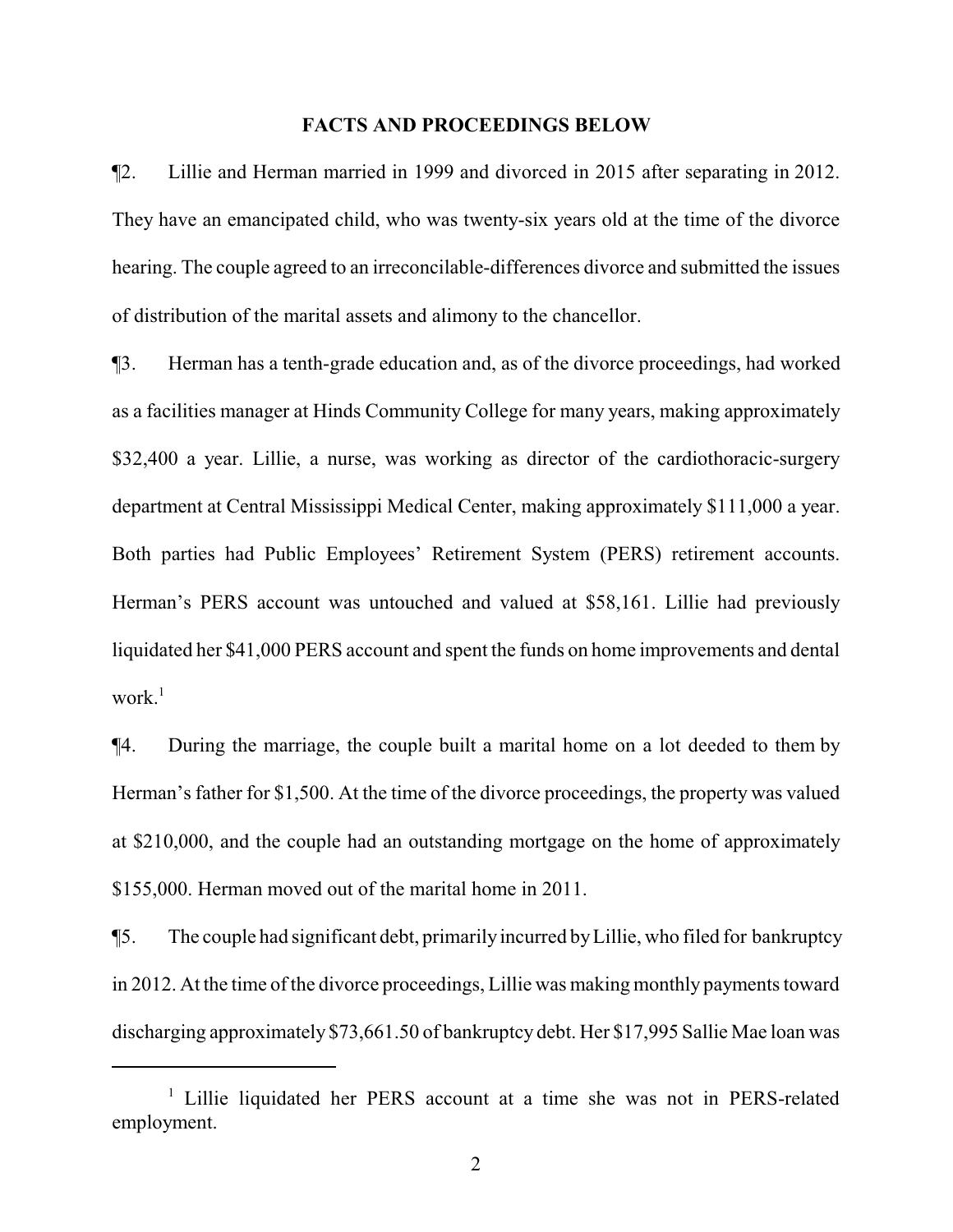placed in abeyance pending the completion of the bankruptcy payment plan. According to the hearing testimony, Lillie's insistence on living outside of the family's means, including her interest in gambling, was a source of the debt and a source of contention between the couple. Herman accused Lillie of adultery, and Lillie accused Herman of domestic abuse.<sup>2</sup> ¶6. The chancellor performed a detailed *Ferguson* and *Armstrong* analysis. Both parties worked throughout the marriage. The chancellor found that both parties contributed to the accumulation of the marital estate, and that Herman made noneconomic contributions to the household. He found that Herman would be in somewhat reduced circumstances after the divorce. He found that Lillie had squandered a portion of the marital estate, and that this was accounted for in the division of property. He found that both parties were at fault in the breakup of the marriage.

¶7. Lillie was ordered to pay approximately \$70,000 of the parties' debt. The only debt Herman was required to pay was an outstanding IRS debt of \$3,357.39. Lillie was awarded one hundred percent of the marital home, which included approximately \$55,000 in equity, with approximately \$155,000 remaining on the mortgage. Herman was awarded the majority of the unencumbered marital property, including all of his \$58,000 PERS retirement account, his checking and savings accounts, his truck, and various guns, tools, equipment, and jewelry.

¶8. The chancellor's division of marital property operated in part as an award of lump-

<sup>&</sup>lt;sup>2</sup> While the divorce was ultimately granted on the basis of irreconcilable differences, the chancellor noted that the evidence presented tended to support Herman's allegation of Lillie's adultery, and that Lillie was granted a restraining order against Herman following an arrest for domestic assault.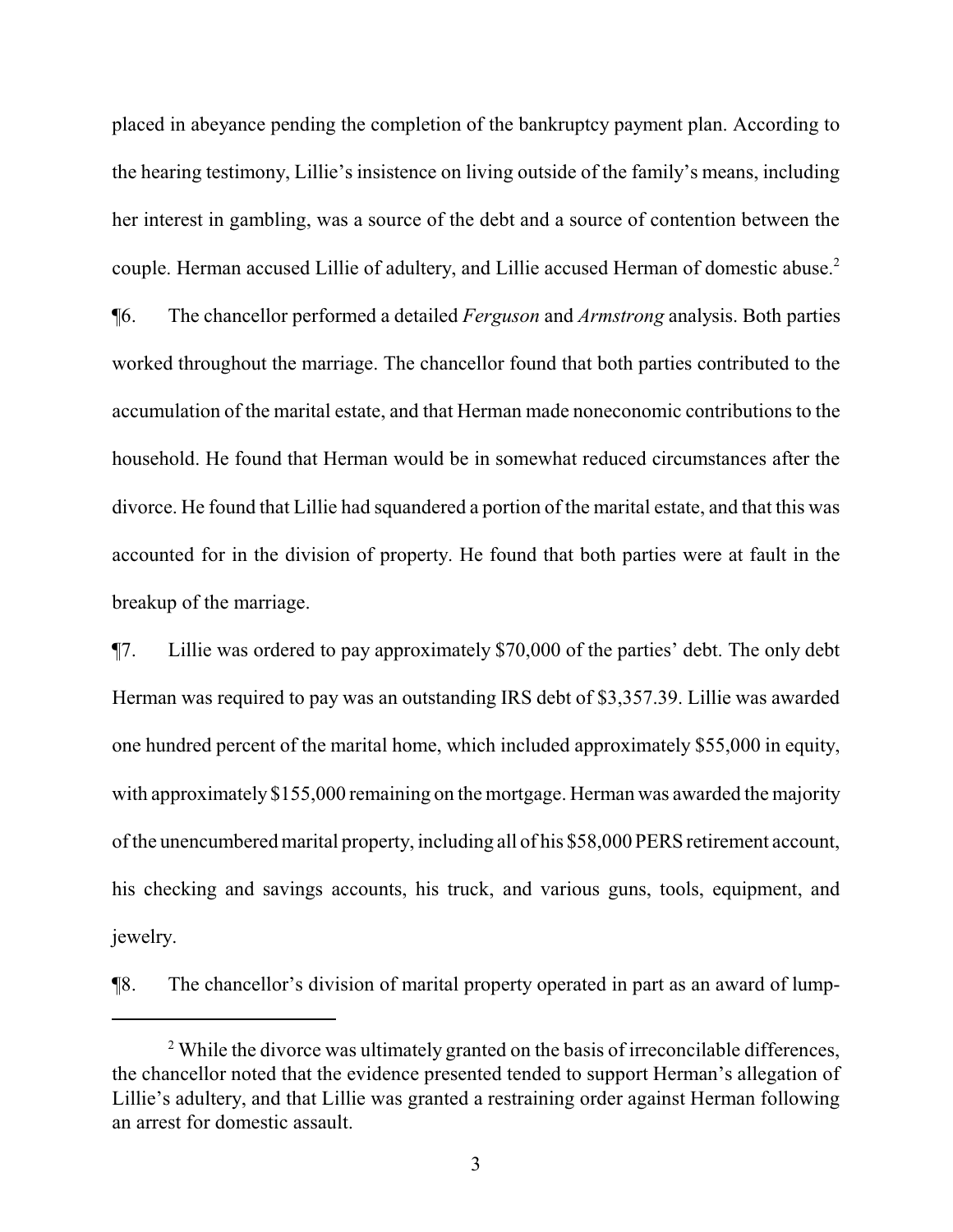sum alimony to Herman. The chancellor stated:

All of the *Armstrong* factors mentioned above which suggest the appropriateness of an award of alimony to Herman have been considered by the Court to entitle him to a modest award of lump sum alimony. The Court considers that the division of the marital estate outlined below incorporates an equitable division of the estate and an award of such lump sum alimony.

Herman appeals.

#### **DISCUSSION**

¶9. Our review of domestic-relations matters is limited. *Ferguson v. Ferguson*, 639 So. 2d 921, 930 (Miss. 1994). When reviewing a chancellor's equitable distribution of property, this Court only "reviews the judgment to ensure that the chancellor followed the appropriate standards and did not abuse his discretion." *Phillips v. Phillips*, 904 So. 2d 999, 1001 (¶8) (Miss. 2004). "In the case of a claimed inadequacy or outright denial of alimony, we will interfere only where the decision is seen as so oppressive, unjust or grossly inadequate as to evidence an abuse of discretion." *Armstrong v. Armstrong*, 618 So. 2d 1278, 1280 (Miss. 1993).

## **I. The chancellor did not err in failing to award the marital home to Herman.**

¶10. Herman argues that the chancellor erred in failing to award him the marital home because the land the couple built the marital home on had been purchased from his father and because he has relatives living on adjacent land. Emotional attachment to property and that property's proximity to relatives is a significant circumstance to consider in equitable distribution. *Sandlin v. Sandlin*, 906 So. 2d 39, 42 (¶12) (Miss. Ct. App. 2004). In *Sandlin*, the wife was awarded the marital home where she maintained the marital home, the property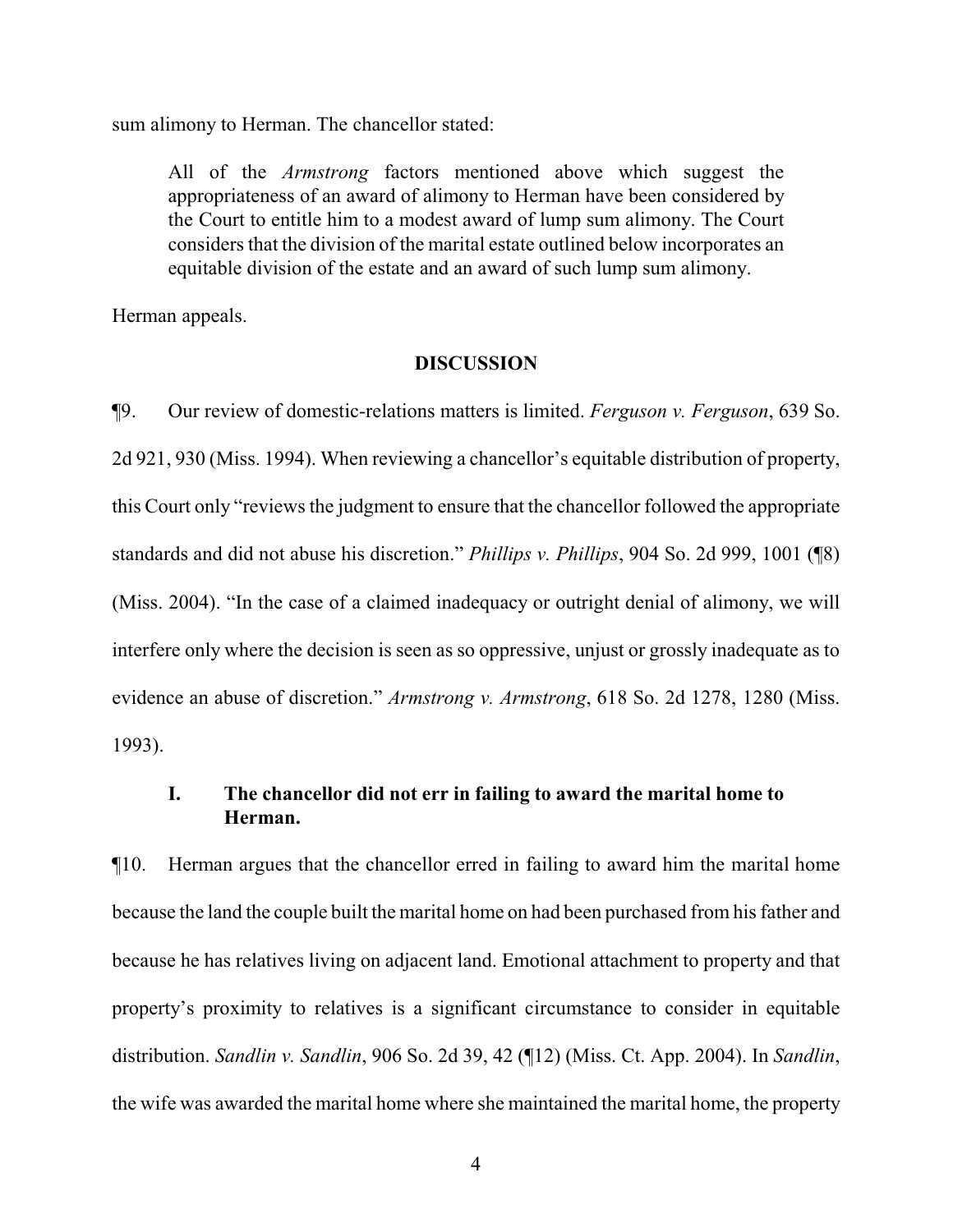had once been her grandparents', and relatives lived nearby. *Id*. In affirming, this Court noted that the grant of such a significant asset to the wife was equitably counterbalanced by the award of other marital assets to the husband, including his retirement benefits, and his not being required to make alimony payments. *Id*. at 43 (¶14).

¶11. Here, the chancellor acknowledged the potential emotional value of the land to Herman, then provided detailed reasoning for awarding the house to Lillie rather than Herman, noting that Herman would likely not be able to afford the mortgage on the house, that the mortgage was part of Lillie's bankruptcy plans, and that granting Lillie the house Herman could not afford freed the unencumbered marital property to be equitably awarded to Herman.

¶12. The chancellor stated:

None of Lillie's and Herman's assets has such emotional value as to require special consideration at this point, with the possible exception of the marital domicile and one acre of land, which were either gifted to the parties or purchased by them from Herman's father. Because other of Herman's family live nearby, this asset might be considered to have more emotional value to Herman; however, the mortgage on the house is included in Lillie's chapter 13 bankruptcy, and it does not appear that it would be very likely that Herman could afford the house anyway. There is not an effective way to equitably divide the marital estate, including as much debt as there is, without awarding the house to Lillie, which the Court accomplishes herein below.

We cannot find that the chancellor abused his discretion in determining that "there is not an effective way to equitably divide the marital estate, including as much debt as there is, without awarding the house to Lillie." The chancellor appropriately determined that, in these particular circumstances, any emotional value in Herman's favor was overcome by other equitable economic considerations.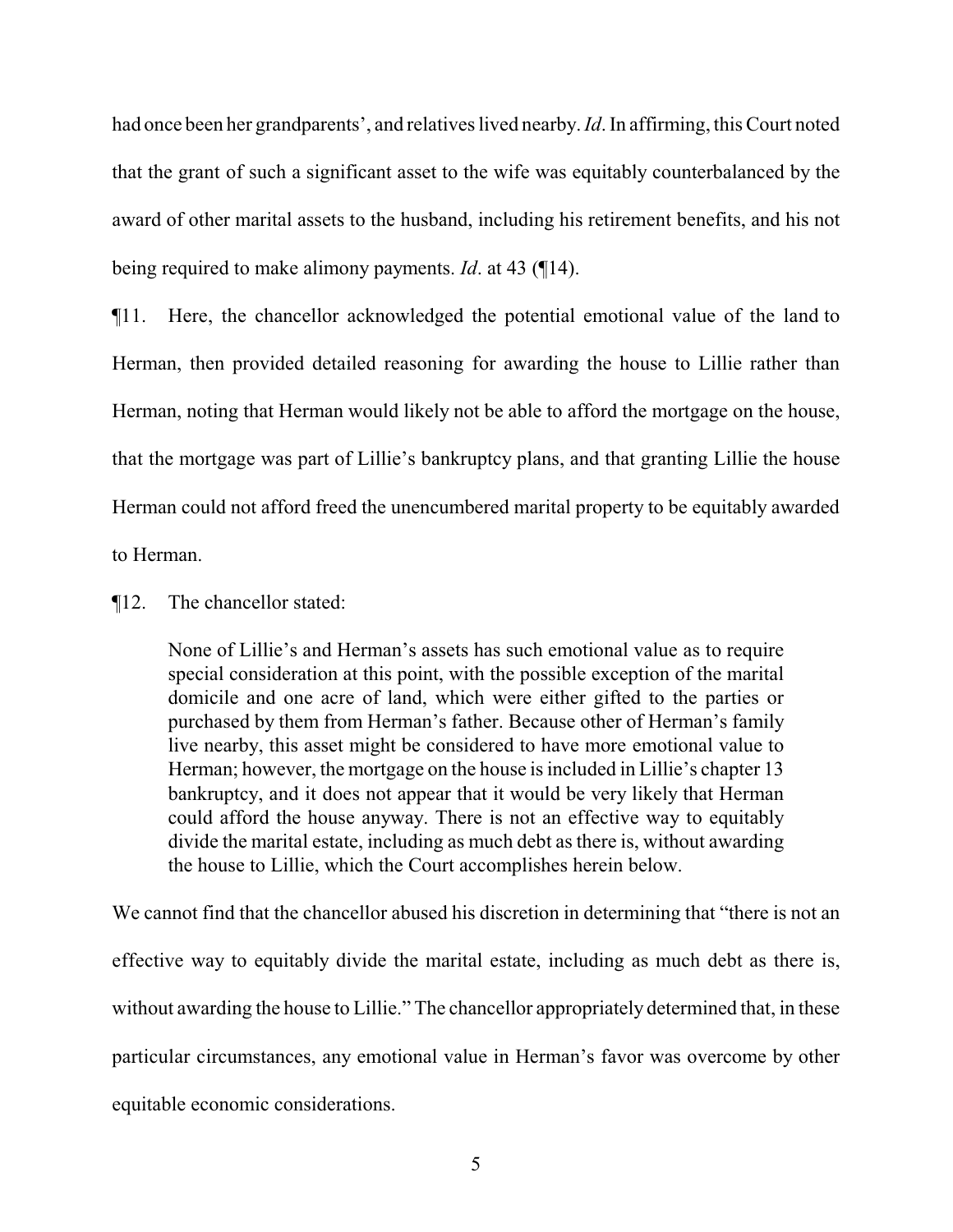## **II. The chancellor did not err in the type or amount of alimony awarded to Herman.**

¶13. Herman argues that the chancellor erred in failing to award him a greater amount of lump-sum alimony and in failing to award him periodic alimony. "Alimony and equitable distribution are distinct concepts, but together they command the entire field of financial settlement of divorce. Therefore, where one expands, the other must recede." *Ferguson*, 639 So. 2d at 929. In the final analysis, alimony and equitable distribution should be considered together so as to prevent inequity. *Watson v. Watson*, 882 So. 2d 95, 98 (¶15) (Miss. 2004). Disparity of the parties' separate estates is the single most important factor in determining whether lump-sum alimony is appropriate. *Cheatham v. Cheatham*, 537 So. 2d 435, 438 (Miss. 1988). Lump-sum alimony is particularly appropriate when the deficit leaves one party unable to meet reasonable expenses. *See Ferguson*, 639 So. 2d at 926.

¶14. The chancellor detailed his reasons for awarding Herman "modest" lump-sum alimony, reflected in the equitable distribution of the marital property. He considered Herman's needs, current obligations, and standard of living. Given our determination that the chancellor did not err in awarding Lillie the marital home (placing the burden of the mortgage on her), that Herman was awarded the majority of the unencumbered marital property and almost none of the debt, and Lillie's monthly bankruptcy obligations, we find that the chancellor did not err in declining to award Herman a greater amount of lump-sum alimony or periodic alimony.

### **CONCLUSION**

¶15. The chancellor did not err in determining that equitable economic distribution of the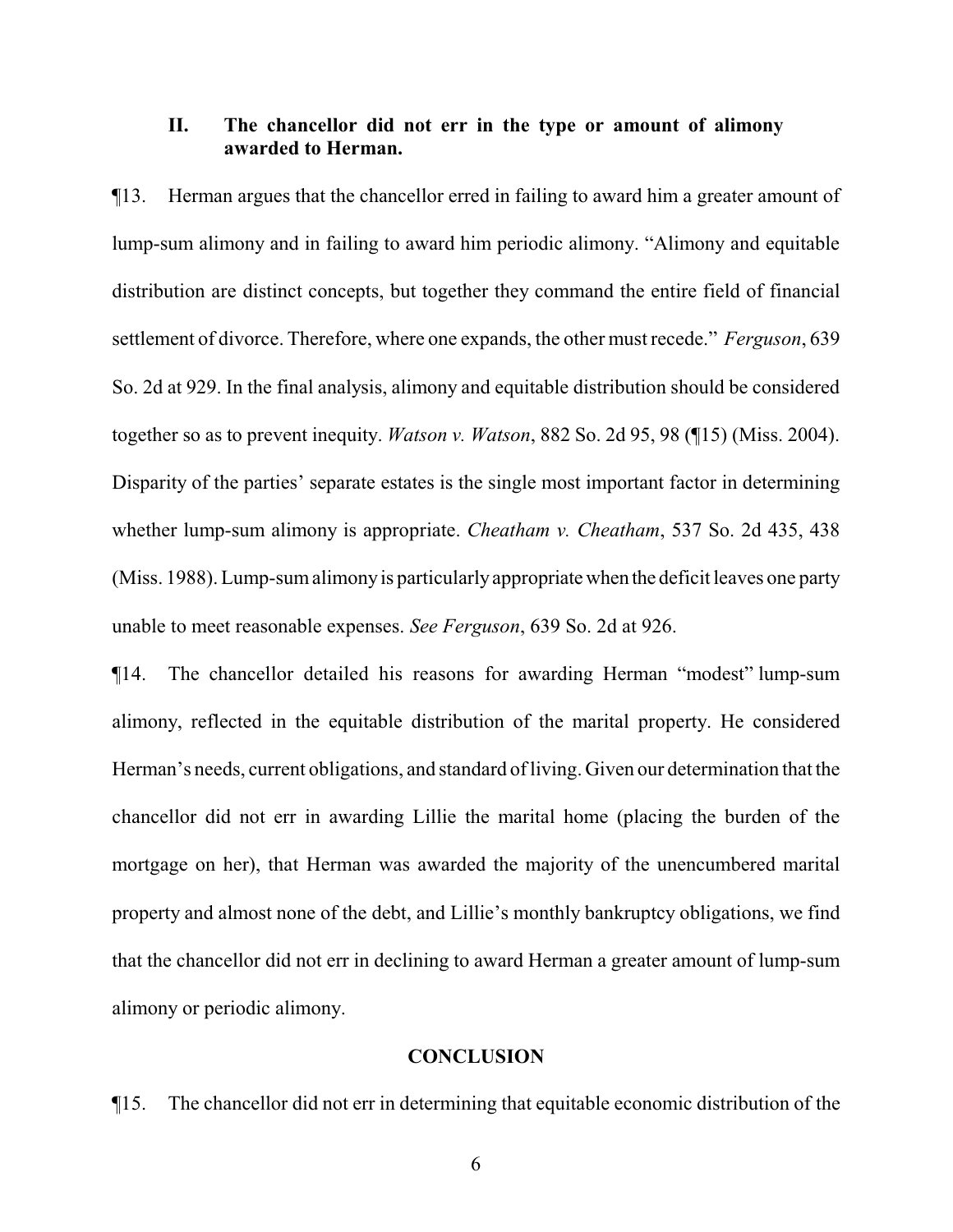property required awarding the marital home to Lillie. The chancellor also did not err in his

award of lump-sum alimony to Herman. We therefore affirm the chancellor's judgment.

# ¶16. **THEJUDGMENTOFTHEHINDSCOUNTYCHANCERYCOURT, SECOND JUDICIAL DISTRICT, IS AFFIRMED. ALL COSTS OF THIS APPEAL ARE ASSESSED TO THE APPELLANT.**

**IRVING AND GRIFFIS, P.JJ., BARNES, ISHEE AND CARLTON, JJ., CONCUR. FAIR AND WILSON, JJ., CONCUR IN PART AND IN THE RESULT WITHOUT SEPARATE WRITTEN OPINION. JAMES, J., CONCURS IN PART WITHOUT SEPARATE WRITTEN OPINION. LEE, C.J., CONCURS IN RESULT ONLY WITH SEPARATE WRITTEN OPINION, JOINED BY FAIR AND WILSON, JJ.** 

#### **LEE, C.J., CONCURRING IN RESULT ONLY:**

¶17. I concur in result with the majority's decision to affirm; however, I find that the chancellor's decision to categorize a portion of the equitable division of the marital assets as lump-sum alimony was incorrect.

¶18. First, the chancellor did not provide for a specific amount of lump-sum alimony. Whether lump-sum alimony is "used either as alimony or as part of property division," it must be a "fixed and irrevocable sum." *Beezley v. Beezley*, 917 So. 2d 803, 806 (¶10) (Miss. Ct. App. 2005) (citing *Wray v. Wray*, 394 So. 2d 1341, 1345 (Miss. 1981)). The chancellor did not designate a specific amount of lump-sum alimony; rather, he divided the marital assets, giving Herman the majority of the unencumbered assets. The chancellor simply stated that "the division of the marital estate . . . incorporates an equitable division of the estate and an award of such lump sum alimony."

¶19. Second, the nature of the award is, in reality, equitable distribution. This Court in *East v. East*, 775 So. 2d 741, 745 (¶9) (Miss. Ct. App. 2000), determined that the chancellor